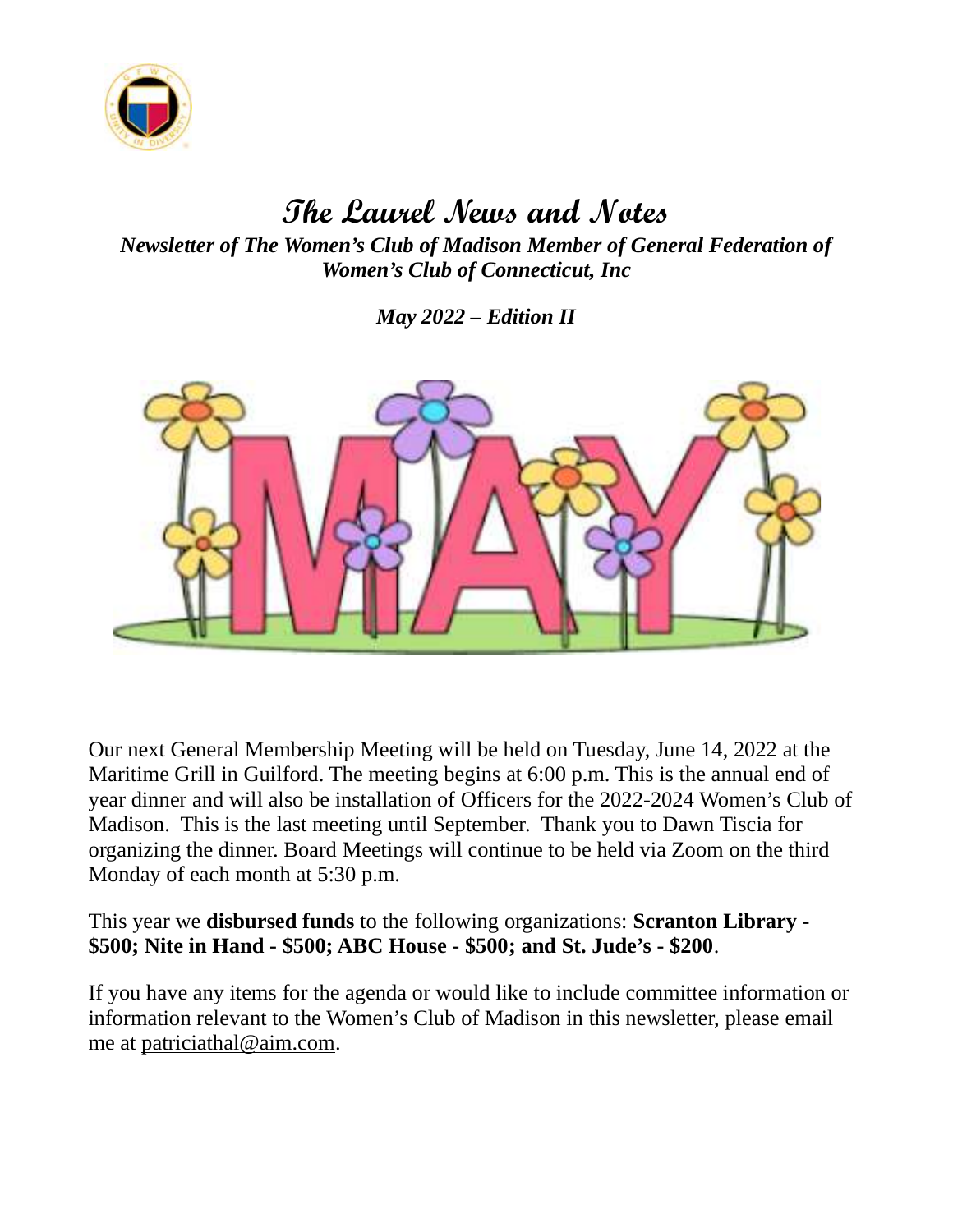

This week's GFWC News and Notes featured our wonderful group of knitters and crocheters. I just had to share it again!

#### President's Pick

### By Marian St.Clair, International President



GFWC is proud to share stories each week on the *Volunteers in Action Blog* about club women making an impact in their communities and around the world. Recently, in honor of Federation Day and Volunteers in Action Week, special emphasis was placed on clubs that have formed long-term partnerships to develop projects with local organizations that have a lasting impact.

One of those clubs was the GFWC Women's Club of Madison (Connecticut), also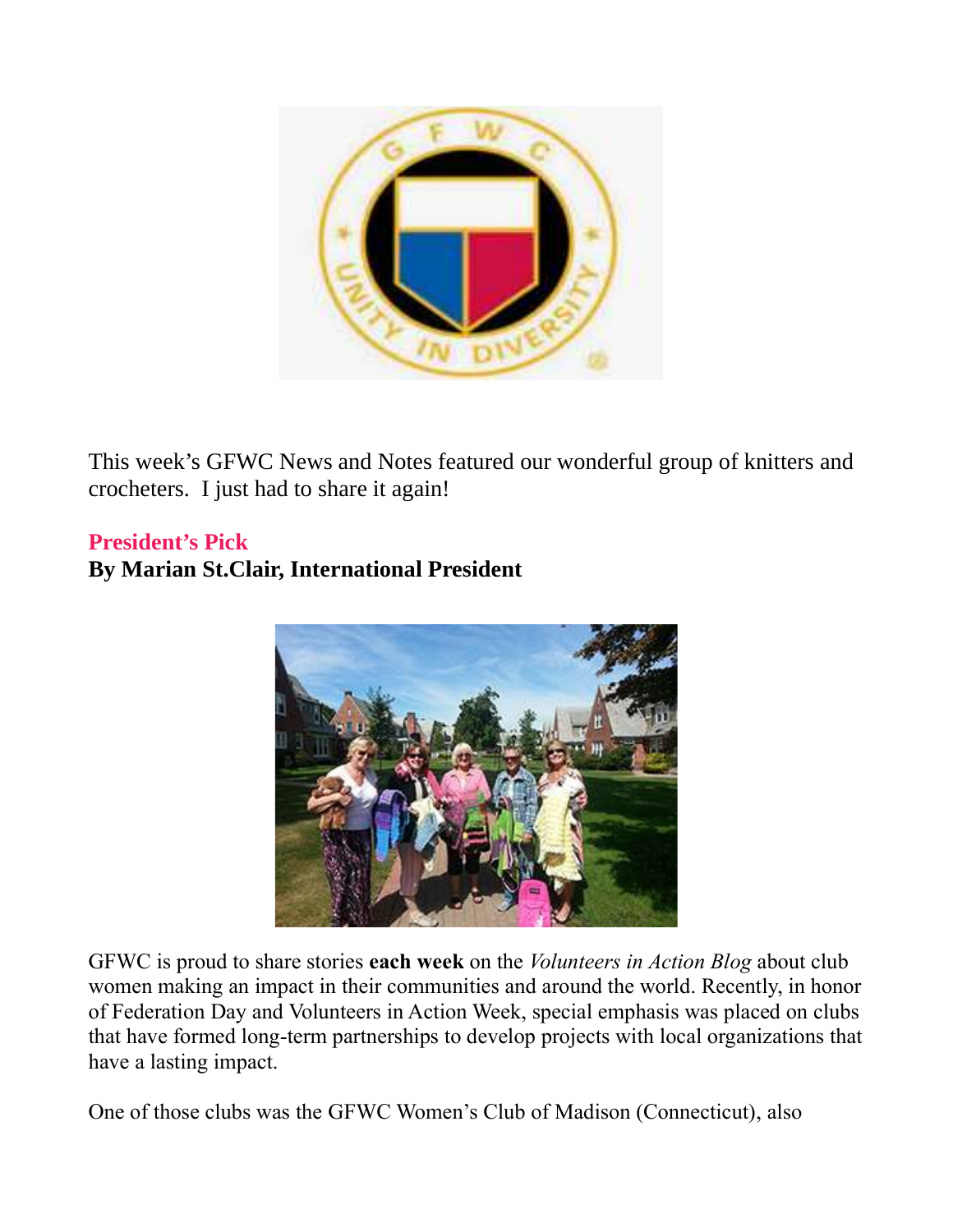selected as this month's "President's Pick" for their 22-year partnership with The Village, a local organization that works to build strong, healthy families that protect and nurture children in Greater Hartford. The Village provides critical support to the region around the state's capital by providing a full range of behavioral health, early childhood and youth development, substance use treatment, and other support services for children, adults, and families.

During their partnership, the club women have put smiles on the faces of many children in Greater Hartford by creating and donating more than 1,000 unique, child-size blankets for children who have been removed from their home due to an accident or other incident. "These kids have had tremendous trauma and they are often pulled out of their homes with nothing," Club Treasurer Katherine De Burra explained, "but then they get a blanket that is unique to them and it's really special."

To create the blankets, club members and friends knit or crochet small rectangles throughout the year and then schedule a day to get together to combine the pieces. On occasion, the club women have also donated items such as teddy bears, duffle bags, backpacks, and school and personal supplies.

As the club's mission on its website notes, "We are not known so much by what we keep, but what we share." Indeed! Congratulations to President Patricia Thal and the club women of the GFWC Women's Club of Madison on this exceptional project and their dedication to supporting local children and families.

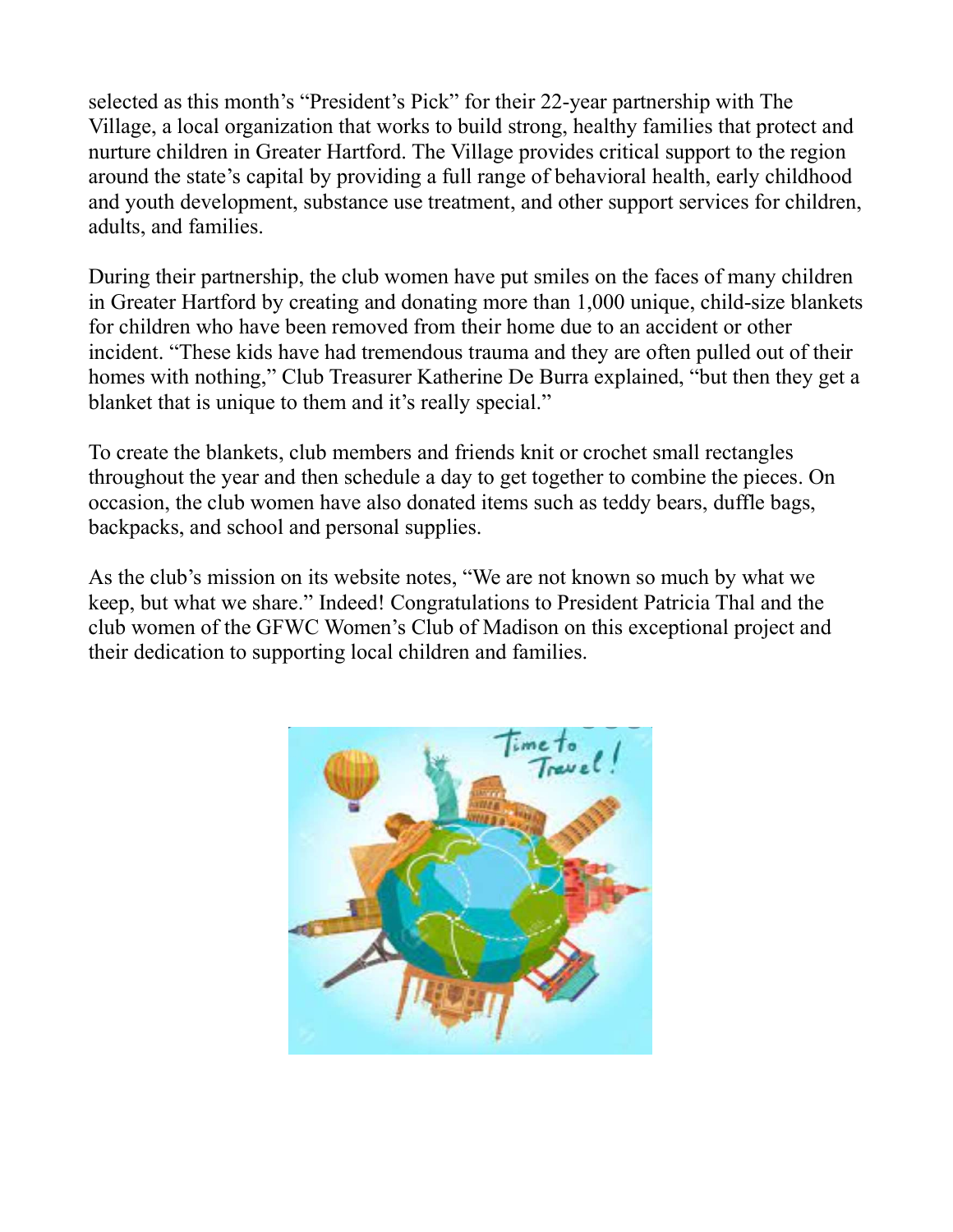GFWC/CT DISTRICT DAY. Around the World with GFWC, was held on Saturday, May  $7<sup>th</sup>$ , at LaLuna Ristorante in Branford. The Women's Club of Madison was well represented. District President, Donna Farrell, spoke about the country (France) which we represented and we even had a special guest appearance by none other than Julia Child, who provided a brief cooking lesson. The Women's Club of Madison won awards in the following areas: Veterans, Membership, and Arts and Culture! Our own Barbara Birnie was honored for 50 years of service!

Thank you to Donna and her committee for a great District Day!



Annie Edwards, Assistant Treasurer, has sent out reminders regarding Membership Dues. Please watch your emails for details. You may bring your dues to the May meeting. Otherwise, checks are to be mailed to The Women's Club of Madison, PO Box 691, Madison, CT 06443.



Food Pantry – Both Donna Dougherty and Phyllis Denton volunteer at the Food Pantry every Wednesday. You may bring your donations of peanut butter and jelly to the General Membership Meetings or drop off your donations at Phyllis' house, 8 Runnymead Lane.

For the month of March, 50 pounds of peanut butter and jelly were collected.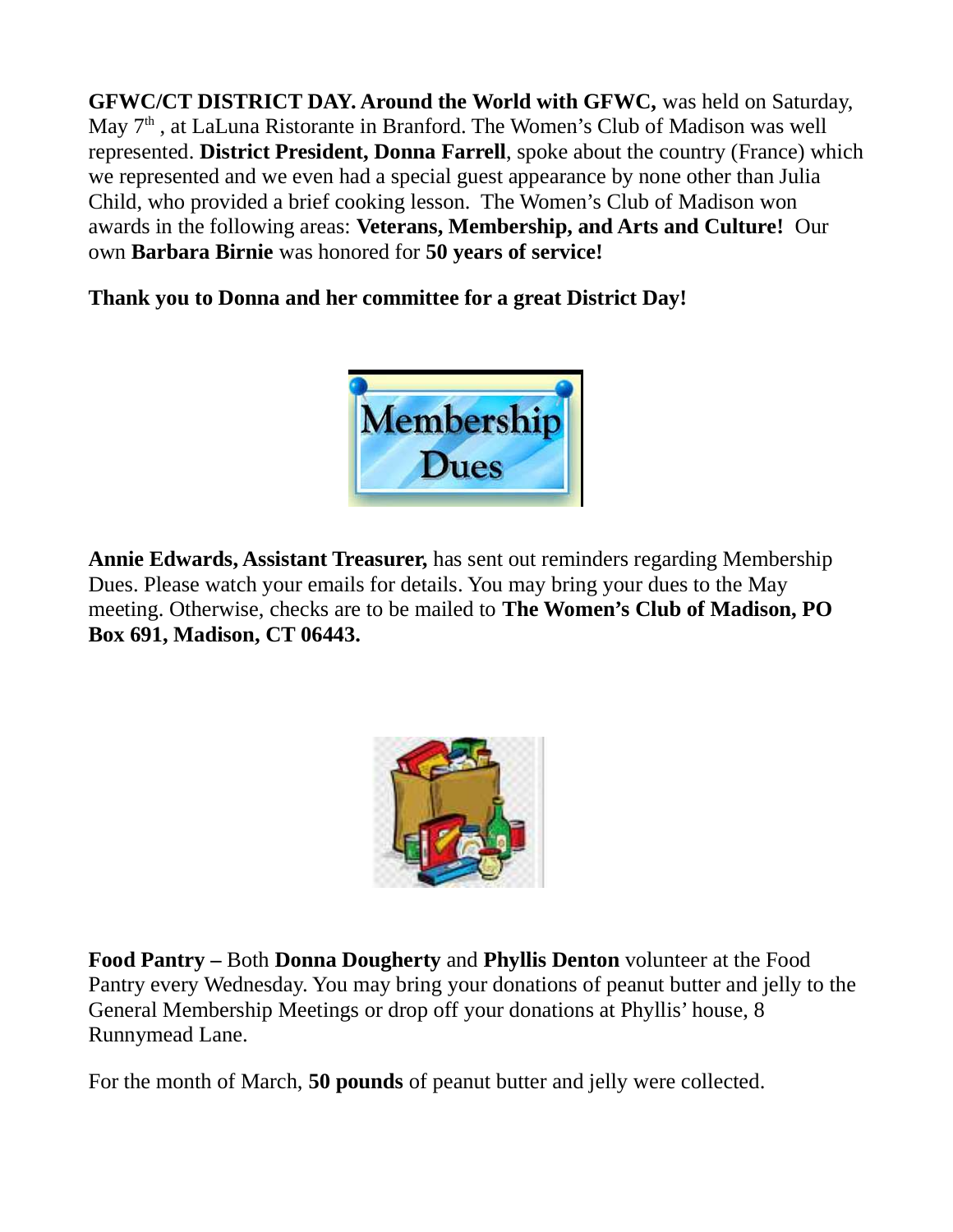Thank you to Donna and Phyllis for bringing in the donations and thank you to all members who have donated!



Book Club - If you are interested in joining the Book Club or have any suggestions for future books, please contact Josephine Mokriski. She may be contacted at either josephinemokriski@hotmail.com or at 203-245-0706. More information to follow as to dates, time, and place. Watch your emails! Here's a preview of upcoming books to be discussed.

#### May - The Book of Lost Friends - Lisa Wingate July - Homefront - Kristin Hannah



Pauline Hale is the Club Corresponding Secretary. If you know of a member who is ill, in need of a bit of cheer, or is celebrating a special event, please contact **Pauline**. She will send a card from the Club, letting our member know that we are all thinking about her. Pauline's email address is pshmadison@gmail.com.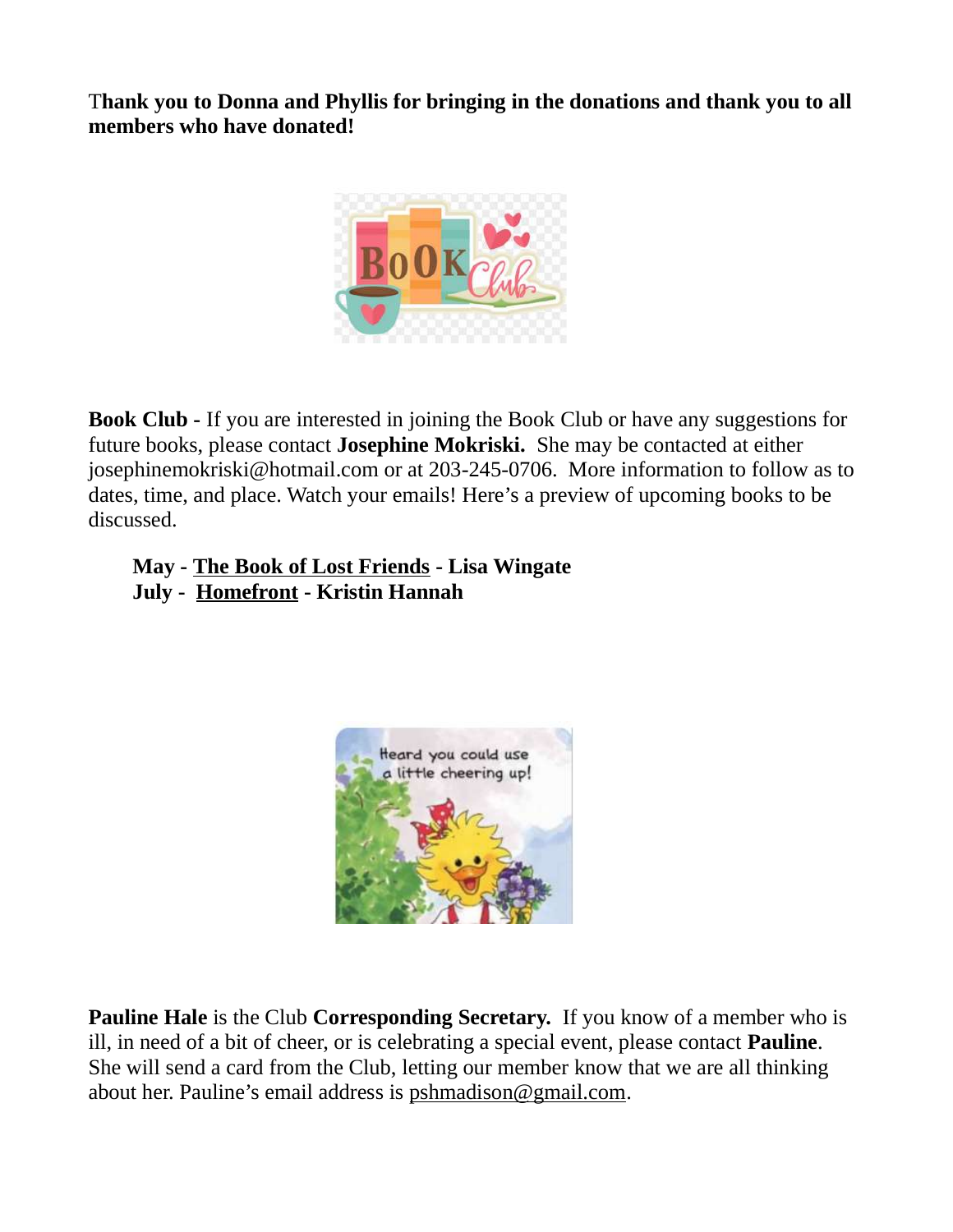

**St. Jude Fund - Josephine Mokriski** continues to collect money for the St. Jude Fund. She will be collecting at the meetings. If you would like to make a contribution, and are unable to attend the meeting, please contact Josephine at either 203-245-0706 or email her at josephinemokriski@hotmail.com . Thank you Josephine!



Attention All Walkers – Now that Spring is here, it's time to get outside, take a walk, and enjoy the fresh air and sunshine. Our Walking Group meets Monday, Tuesday, Thursday, and Friday at 9:00 a.m. at East Wharf and Wednesday at 9:00 a.m. at Hammonasset Park. Contact Barbara DeRosa for details.



Knitting Club – Anyone interested in knitting or crocheting afghan squares may contact either Barbara DeRosa or Denise Daly for instructions. Barbara's email address is dderosa73@comcast.net or call her at 203-245-6063. Denise's email address is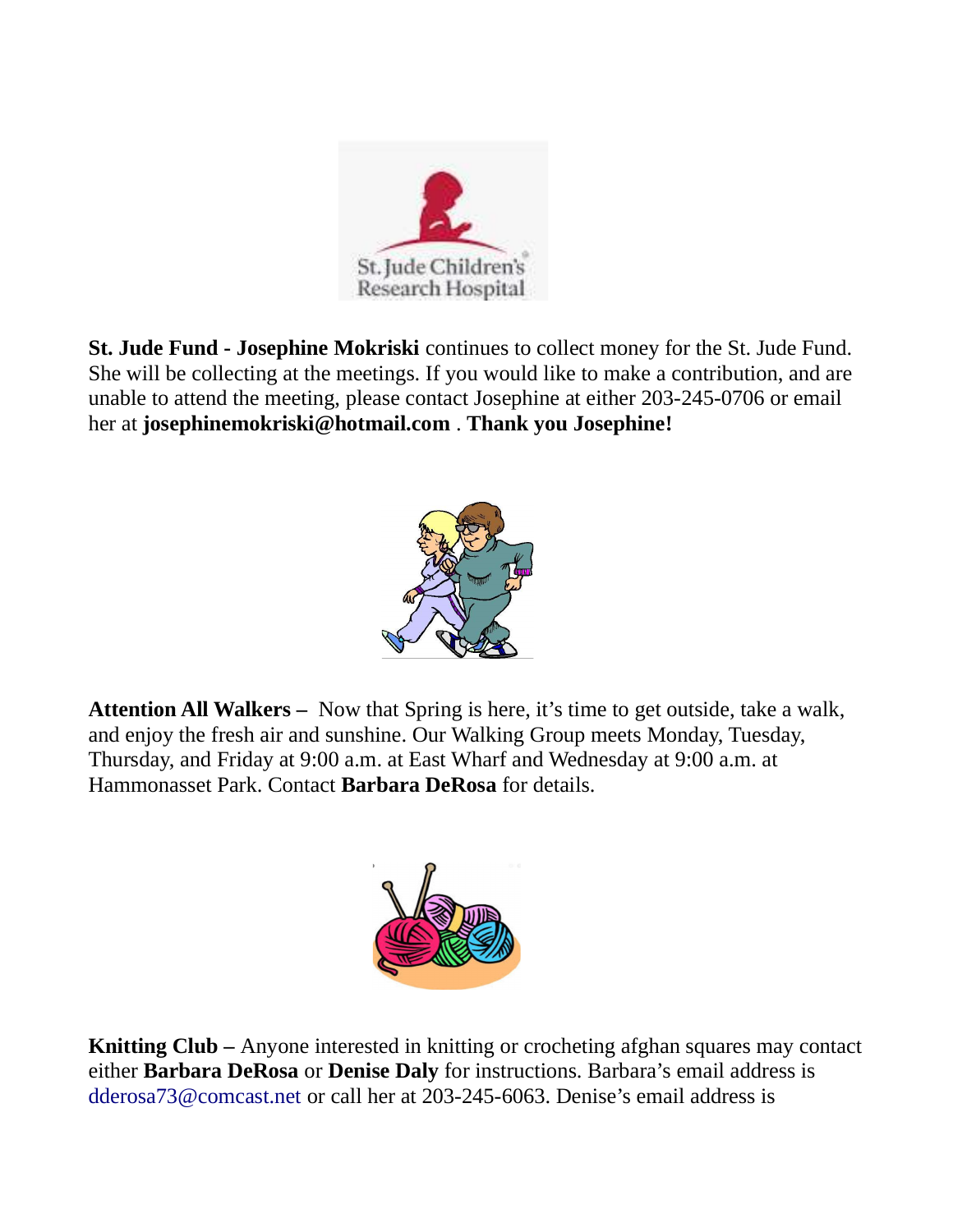ddaly524@gmail.com or call her at 203-458-3309. Thank you to Barbara, Denise, and all the Knitters!



**Donna Farrell and Gail Lennox** are collecting tabs from soda and beer cans – just the tab, not the whole can or top. Please start collecting them. They will be donated to the Ronald McDonald House in New Haven. Please bring the tabs to the meeting or contact Donna or Gail directly for drop off information. Ronald McDonald house will receive all of the recycling money.

Gail also is collecting empty plastic prescription bottles for Doctor's Without Borders. Please remove the labels from the bottle prior to giving them to **Gail.** Bottles may be brought to the meetings or contact **Gail** for drop off information. These containers are not recyclable so here is a way to put them to good use.



Website – Check out our website at: https://womensclubmadisonct.com. Denise Rose is doing a great job keeping the website updated. She is including a newsletter section, snippets from meetings regarding upcoming events, news from the State GFWC, information about the book clubs, etc. Thank you Denise.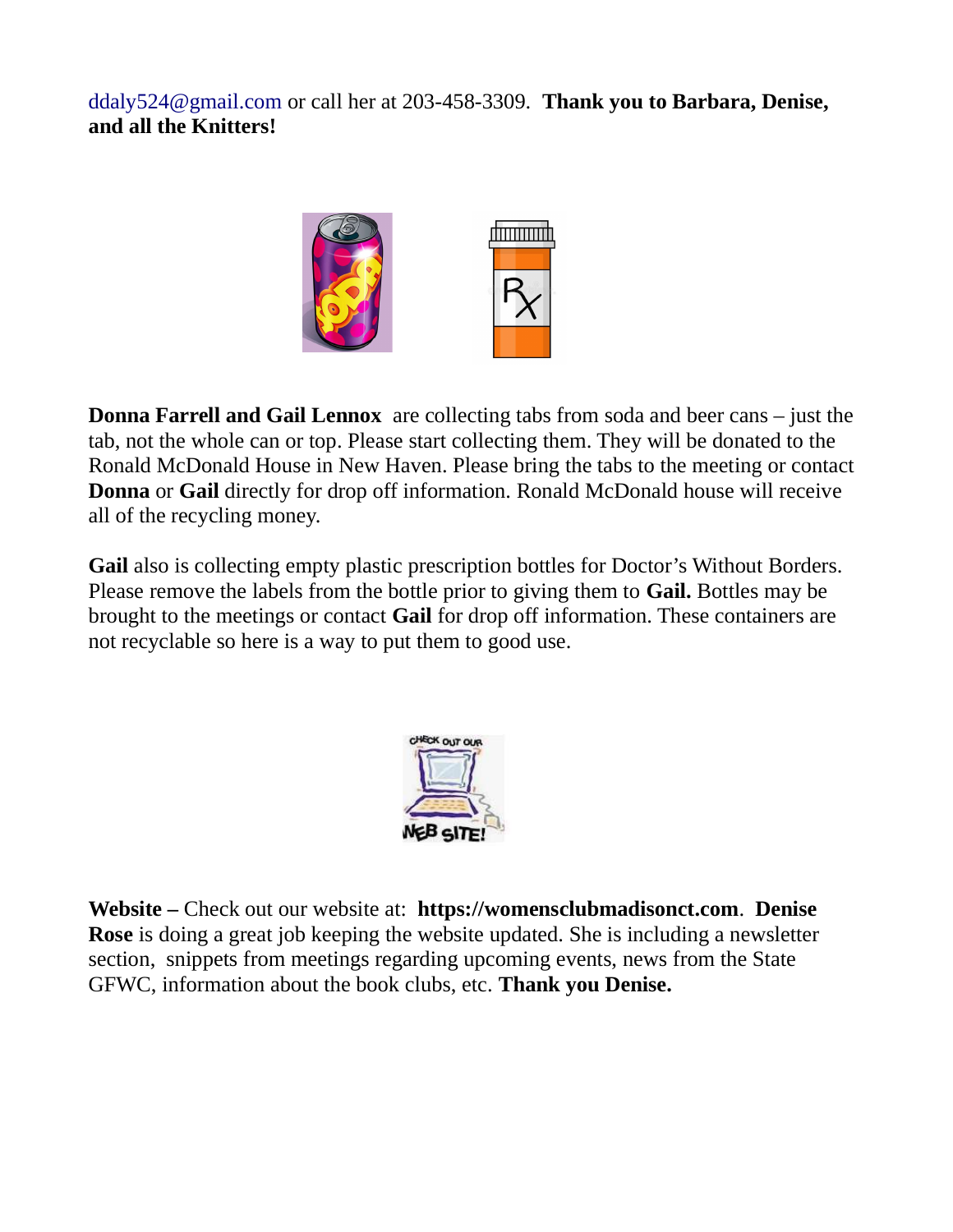

The Women's Club of Madison will be participating in the Madison Lions Club Tag Sale on the Madison Green on Saturday, June 18, 2022 from 9:00 to 3:00. This is a good time to do some "spring cleaning". Would you please consider putting aside some gentlyused items for the sale? Put a suggested price on each item (subject to change during the day) and plan to bring them to the Green by 7:30 a.m. the day of the sale. If the items do not sell, they will be donated to a charitable organization or you may reclaim them at the Green by 3:00. If you have allowed us to borrow a folding table or two, please arrange to pick up your table(s) at 3:00. We will need volunteers to help in 2 hour shifts from 7:30 a.m. to 3:30 p.m. to set up, sell and clean-up at the end of the day. A sign-up sheet will be circulated at the May Meeting. We have a lot of fun at the sale and it is a good way to generate positive publicity for our Club. Hope you can come and find a treasure or two!

Thank you to our Committee!

Karin Casey – 203-421-4754 Mary Davis – 203-245-8459

Gail Lennox – 201-704-0939 Anna Marie Lane – 202-245-0240



**The Madison Memorial Day Parade** will be held on Monday, May 30, starting at 10:00 a.m. The parade will start at Samson Rock and go to the Green.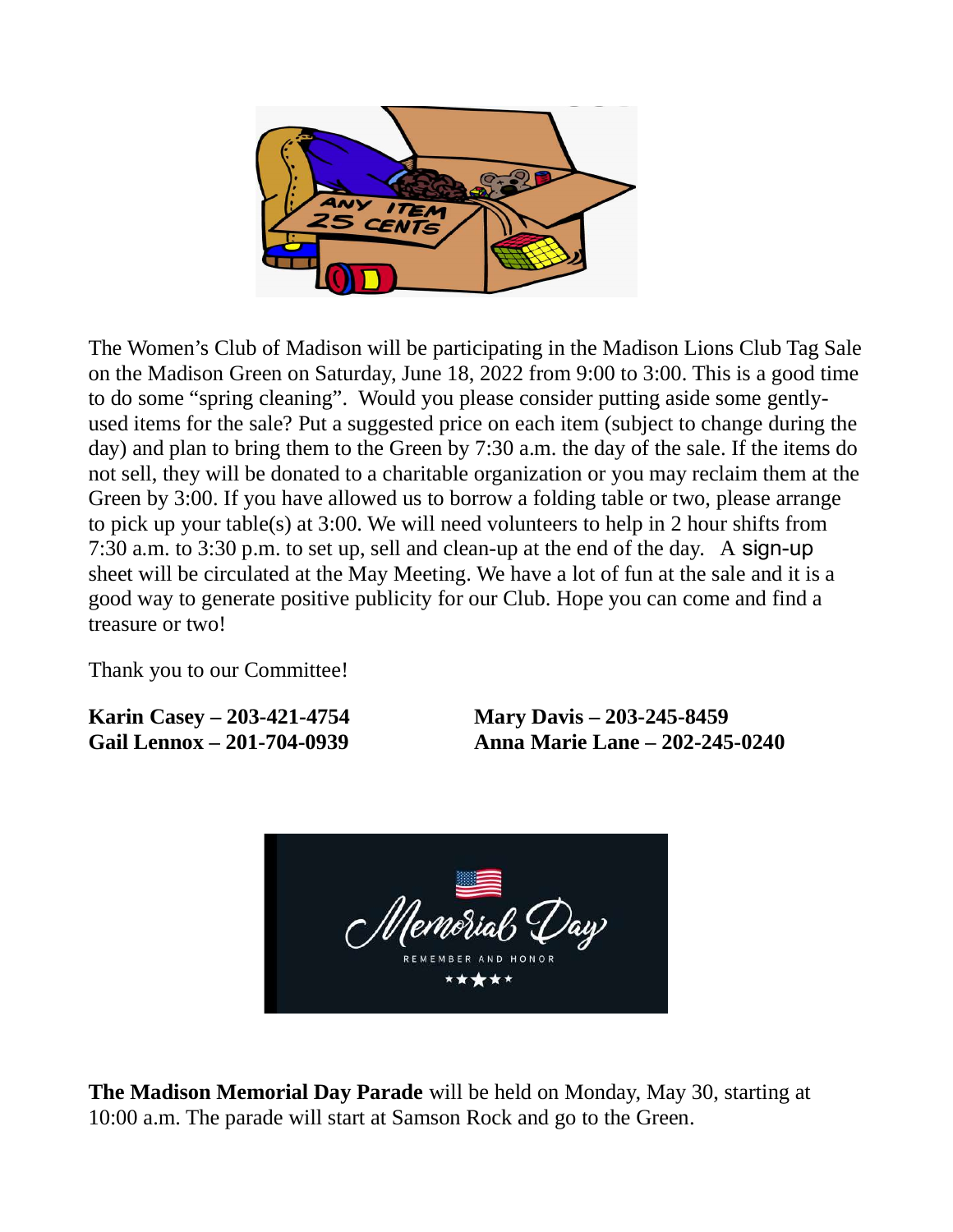

The Annual Friends of Hammonasset Plant Sale will be held May 5 through May 29, 2022. The Sale is open Thursday thought Sunday, 9:00 a.m. to 5:00 p.m.

The sale is located 0.3 miles east of the main entrance to the park, on Route 1. Proceeds support Friends of Hammonasset projects at Meigs Point Nature Center and throughout the Park.

#### DATES TO REMEMBER

05/ 05/2022 - 05/29/2022 - The Annual Friends of Hammonasset Plant Sale 05/30/2022 – Memorial Day Parade 06/10/2022 – Father's Day 06/14/2022 – Flag Day 06/14/2022 – Annual Dinner

JUST FOR FUN

06/01/2022 – National Pen Pal Day 06/05/2022 – World Environment Day 06/06/2022 – National Gardening Exercise Day 06/15/2022 – Smile Power Day